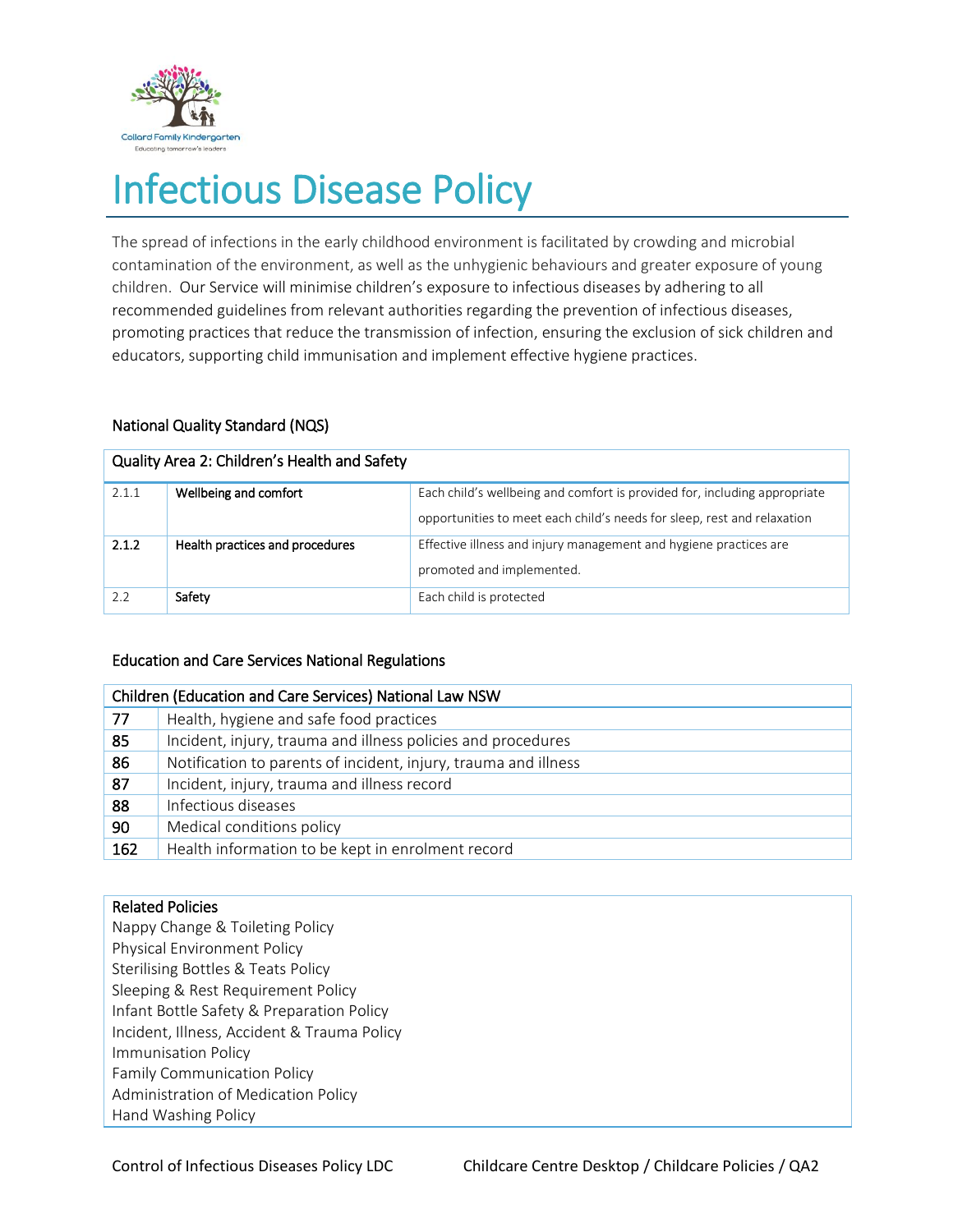

Sick Children Policy Work Health and Safety Policy Medical Conditions Policy Health and Safety Policy

## **PURPOSE**

Children encounter many other children and adults within the Service environment, which can result in the contracting of infectious illnesses. Our Service has a duty of care to ensure that children families, educators and visitors of the Service are provided with a high level of protection during the hours of the Service's operation. We aim to manage illnesses and prevent the spread of infectious diseases throughout the Service. Immunisation is a simple, safe and effective way of protecting people against harmful diseases before they come into contact with them in the community. Immunisation not only protects individuals, but also others within the community, by reducing the spread of disease and illnesses.

## **SCOPE**

This policy applies to children, families, staff, management and visitors of the Service.

### IMPLEMENTATION

### New Immunisation Requirements

- Only parents of children (less than 20 years of age) who are fully immunised or are on a recognised catch-up schedule can receive Child Care Subsidy (CCS) and the Family Tax Benefit Part A end of year supplement.
- The relevant vaccinations are those under the National Immunisation Program (NIP), which covers the vaccines usually administered before age five. These vaccinations must be recorded on the Australian Childhood Immunisation Register (ACIR).
- Children with medical contraindications or natural immunity for certain diseases will continue to be exempt from the requirements.
- Conscientious objection and vaccination objection on non-medical grounds will no longer be a valid exemption from immunisation requirements.
- Families eligible to receive family assistance payments and have children less than 20 years of age, who may not meet the new immunisation requirements, will be notified by Centrelink. (The ACIR was expanded from 1 January 2016 so you can submit the details of vaccinations given to persons less than 20 years of age.)

Refer to Immunisation Policy for more information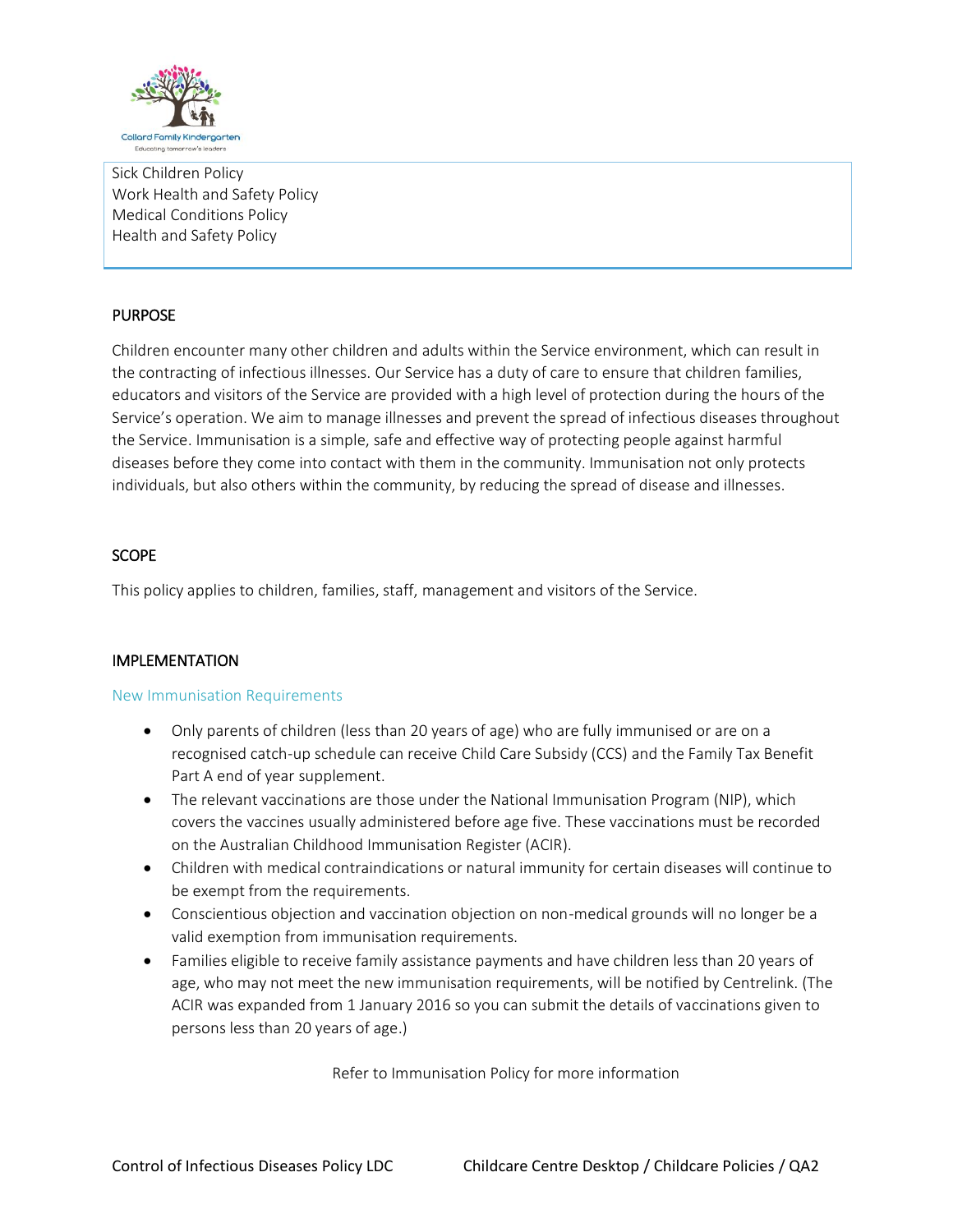

#### Management will ensure:

- That all information regarding the prevention of infectious diseases is sourced from a recognised health authority.
- The implementation of recommendations from Staying Healthy in Child Care Preventing the spread of Infectious Diseases in the early childhood environment.
- Children are protected from harm by ensuring relevant policies and procedures are followed regarding health and safety within the Service.
- They collect, maintain, and appropriately store the required enrolment documents and enrolment information of children in the Service.

### A Nominated Supervisor/ Responsible person will ensure:

- A hygienic environment is maintained.
- Cleaning charts are completed each day and signed by the Educator.
- Children are directed in their understanding of health and hygiene throughout the daily program and routine.
- Educators and Staff are aware of relevant immunisation guidelines for children and themselves.
- Information is collected on enrolment and maintained regarding each child's immunisation status, and any medical conditions.
- To provide families with relevant sourced materials and information on infectious diseases, health and hygiene including:
	- Exclusion guidelines in the event of an infectious illness at the Service for children that are not immunised or have not yet received all their immunisations
	- Advice and information regarding any infectious diseases in general, and information regarding any specific infectious illnesses that are suspected/present in the Service
- To provide information to families about an infectious disease by displaying and emailing the Infectious Diseases Notification Form and details.
- That an illness record form is completed no later than 24 hours of an illness occurring, remaining up to date and current
- All educators are mindful and preserve confidentiality of individual children's medical circumstances
- Children's enrolment records are updated with regards to immunisation as required, (i.e. as children reach age milestones for immunisation), or at least twice a year
- Advise staff of the recommended immunisations for people working with children
- To retain current records of staff immunisation status and ensure educators are familiar with procedures for exclusion of educators as well as children in the event of an infectious illness
- To provide opportunities for educators to source pertinent up to date information on the prevention of infectious diseases, and maintaining health and hygiene from trusted sources
- To notify and implement the advice of the health department, or local health unit regarding Infectious Diseases as required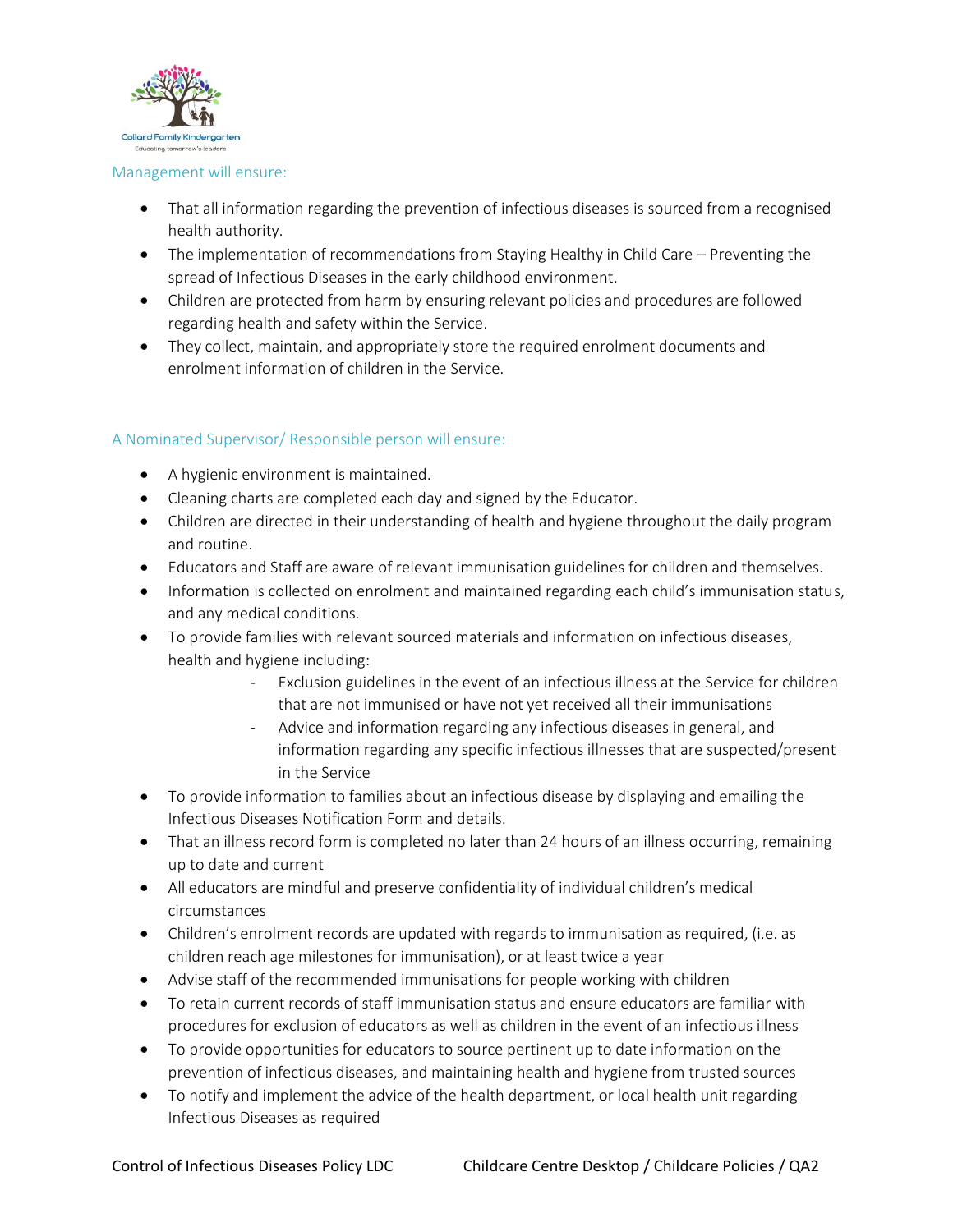

- To provide opportunities for staff, children and families to have access to health professionals by organising visits/guest speakers to attend the service to confirm best practice.
- Children do not attend the Service if they are unwell. If a child has been sick they must be well for 24hrs before returning to the Service. For example, if a child is absent due to illness or is sent home due to illness they will be unable to attend the next day as a minimum. The Nominated Supervisor may approve the child's return to the Service, if families provide a doctor's certificate/clearance outlining the child is no longer contagious and in full health.
- To complete the register of illness and/or document incidents of infectious diseases. Some diseases require your state authority to be notified.
- Cloths are colour coded so that a separate cloth is used for floors, bathroom, art and craft and meal surfaces.
- Toys and equipment that are absorbent and hard to clean will be aired in sunlight
- Washable toys and equipment will be washed in detergent and hot water or the dishwasher and aired to dry. All toys and equipment that have been cleaned will be recorded on the toy cleaning register.
- A 'Dummy Basket' is located by the sign in sheet that requires all children that use a dummy to place the dummy in the basket in a container, small zip locked plastic bag or a protector with the child's name clearly stated to reduce the risk of cross contamination.
- All cleaning procedures will be recorded on the Service's Cleaning Checklist.
- Furnishings, fabric tablecloths and pillowcases are to be laundered at the end of each week and hung out to dry. This will be increased to every Monday, Wednesday and Friday during winter months or during an outbreak of illness in the Service.
- Floor surfaces are to be cleaned on a daily basis after each meal and at the end of each day.
- Toilets/bathrooms are to be cleaned in the middle of the day, the end of the day and whenever needed throughout the day using disinfectant and paper towel.
- Disposable paper towel and disinfectant are used to clean bodily fluids off beds, floors, bathrooms, etc.
- Pregnant staff do not change nappies or assist in toileting or cleaning up toileting accidents to prevent unexpected cross contamination.

## Educators will ensure:

- That any child suspected of having an infectious Illness are responded to and their health and emotional needs supported at all times.
- To implement appropriate health and safety procedures, when treating ill children.
- Families are aware of the need to gather their children as soon as practicable.
- Advise families that they will need to alert the Service if their child is diagnosed with an Infectious Illness.
- To maintain their own immunisation status, and advise the Approved Provider/Nominated Supervisor of any updates to their immunisation status.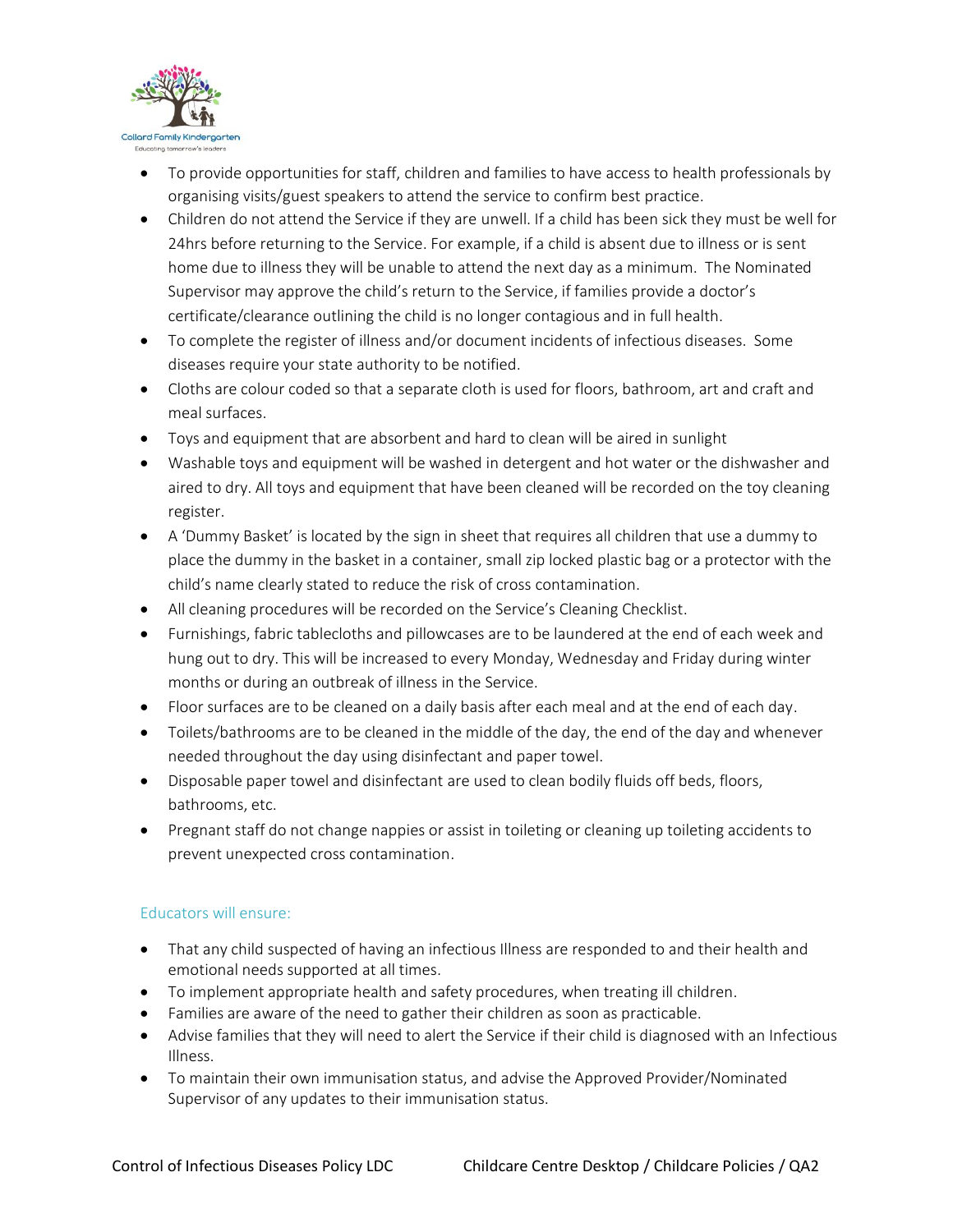

- To provide diverse opportunities for children to participate in hygiene practices, including routine opportunities, and intentional practice.
- To take into consideration the combination of children to decrease the risk of attaining an infectious illness when planning the routines/program of the day.
- To adhere to the Services health and hygiene policy including:
	- Hand washing
	- Daily cleaning of the Service
	- Wearing gloves (particularly when in direct contact with bodily fluids)
	- Appropriate handling and preparation of food
- Maintain up to date knowledge with respect to Health and Safety through on going professional development opportunities.
- Children will rest 'head to toe' to avoid cross infection while resting or asleep
- Children are not to share beds at the same time
- Paper Towel and vinegar is used to clean the beds after each use
- Any toy that is mouthed by a child is to be placed immediately in the toys basket located on the top shelf in the nappy change area to be washed with warm soapy water at the end of the day. All washable toys out on display for the children are to be washed on a weekly basis to decrease the risk of cross contamination and recorded with the date and a signature as evidence.
- All play dough is to be made fresh every week. If there is an outbreak of vomiting and/or diarrhoea, or any other contagious communicable disease play dough is to be discarded at the end of each day and a new batch made during this time. Children are to wash their hands before and after using the play dough.
- Mops used for toilet accidents are to be soaked in disinfectant in a bucket in the cleaners sink.
- A weekly clean will be carried out on other surfaces that may transmit germs such as doorknobs, low shelving, etc. This will be increased if an outbreak has been recorded in the Service
- If a child has a toileting accident, the items will be washed and dried at the service and returned the next day.

### Families will:

- Advise the Service of their child's immunisation status, by providing an approved written documentation of for the Service to copy and place in the child's file.
- Advise the Service when their child's immunisation/medical condition is updated to ensure that enrolment records are up to date.
- Provide sufficient spare clothing, particularly if your child is toilet training

#### Source

- Australian Children's Education & Care Quality Authority
- Guide to the Education and Care Services National Law and the Education and Care Services National Regulations